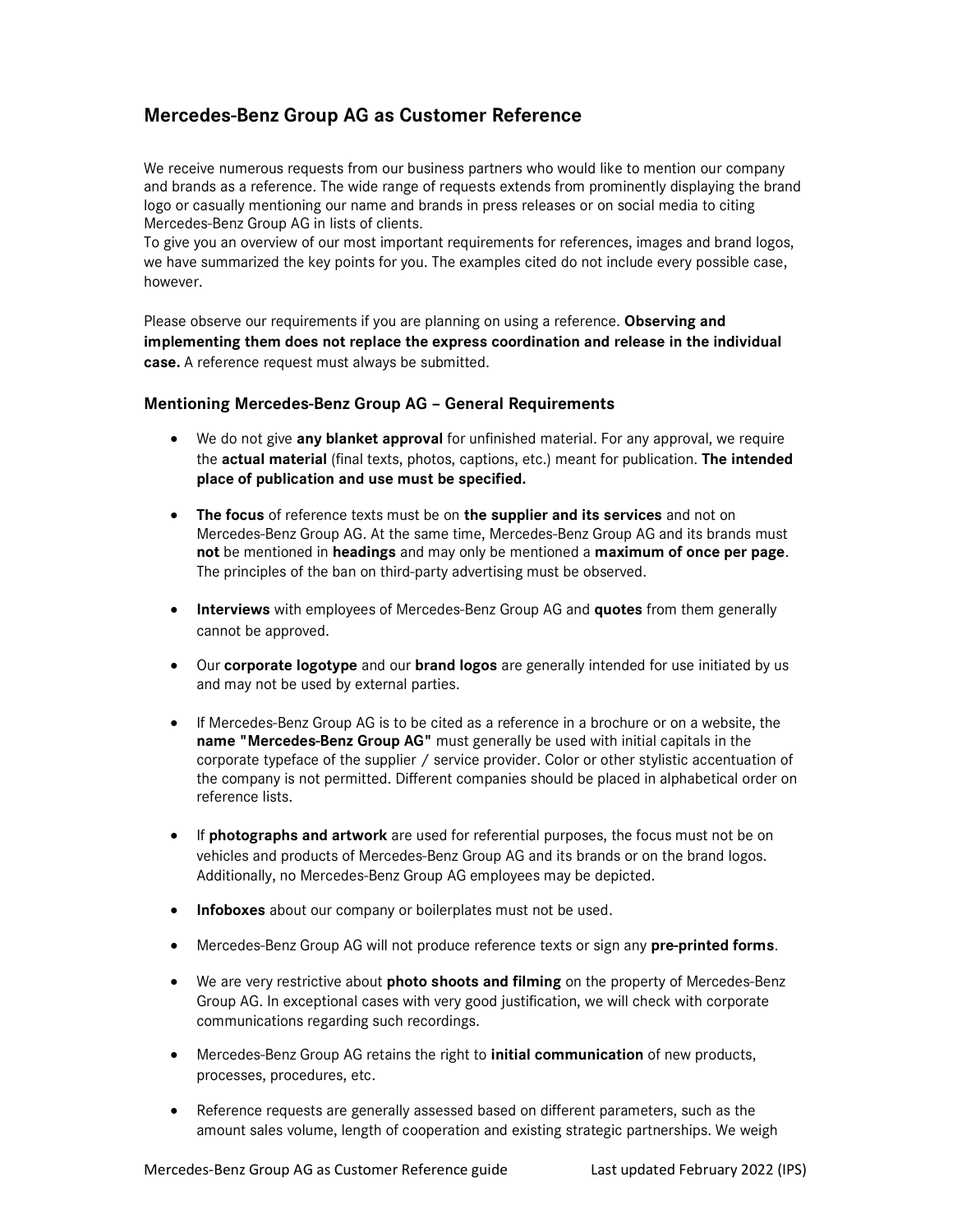these factors on a case-by-case basis and reserve the right to reject requests outright or their format/content.

• Reference requests from sub-suppliers are not permitted.

## Examples of acceptable and unacceptable text advertising

| Unacceptable text advertising                                                                                                                                                                                                                                                                      | Acceptable text advertising                                                                                                                                                                                                                 |
|----------------------------------------------------------------------------------------------------------------------------------------------------------------------------------------------------------------------------------------------------------------------------------------------------|---------------------------------------------------------------------------------------------------------------------------------------------------------------------------------------------------------------------------------------------|
| 01 Copying advertising text from Mercedes-<br>Benz-Group AG, even as excerpts or in modified<br>form.<br>Original: "Mercedes - Your good star on every<br>street." Modifications: "Your good planet on<br>every street."; "The star that's good. On every<br>street." (advertisement for alcohol). |                                                                                                                                                                                                                                             |
|                                                                                                                                                                                                                                                                                                    | 02 Reference to Mercedes-Benz Group approval<br>for operating fluids in containers. Example:<br>"XYZ oil, approved based on Mercedes-Benz<br>Group Specifications for Operating Fluids, sheet                                               |
| 03 "The Mercedes of office equipment, washing<br>machines, computers, etc."                                                                                                                                                                                                                        |                                                                                                                                                                                                                                             |
|                                                                                                                                                                                                                                                                                                    | 04 Purely textual reference without obvious<br>emphasis that a supplier provides certain parts<br>to Mercedes-Benz Group for installation in<br>specified products; our<br>brands and models must not appear as part of<br>this.            |
|                                                                                                                                                                                                                                                                                                    | 05 Purely textual reference without obvious<br>emphasis that a supplier has installed certain<br>pieces of equipment at our factories; our brands<br>and models must not be used.                                                           |
|                                                                                                                                                                                                                                                                                                    | 06 Referential mention of our company in an<br>alphabetized reference list. The name<br>"Mercedes-Benz Group AG" may be listed under<br>the letter "M."<br>Please note: Obvious emphasis must not be<br>placed on "Mercedes-Benz Group AG." |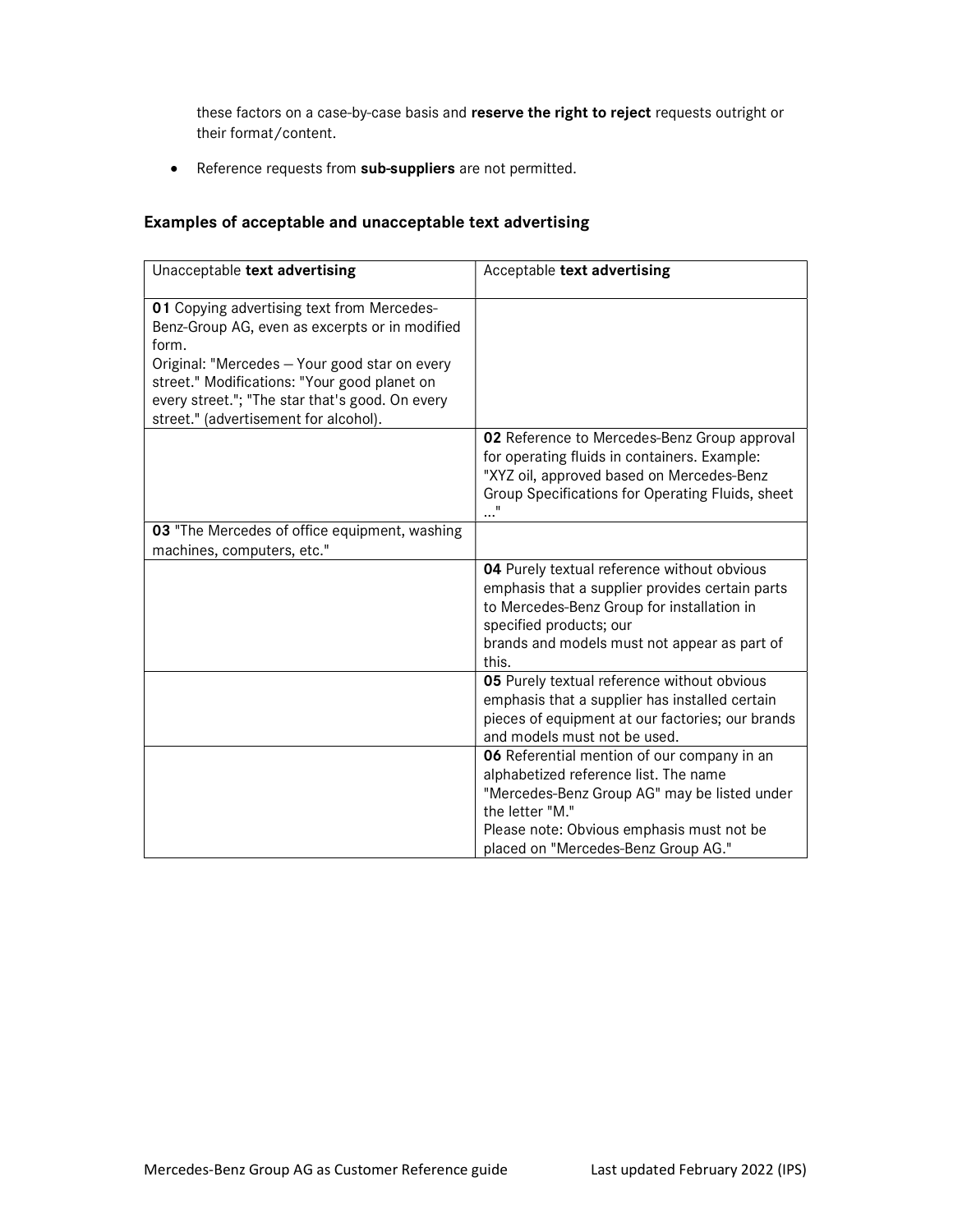## Examples of acceptable and unacceptable image advertising

Prior approval is required to use photographs and artwork of Mercedes-Benz Group AG (e.g. from the global media site) for reference purposes.

The same applies for using any other photographs and artwork that depict the products or production sites / facilities of Mercedes-Benz Group AG.

Any image for which reference is requested must generally have a caption specified in the reference request.

We decide on requests to use photographs and artwork based on the trademark, copyright and competition law in force.

The following specific examples are intended to help you assess this:

| Unacceptable image advertising                                                                                                                                                                                                            | Acceptable image advertising                                                                                                                                                                                                                                                                                                                                                                                                                                                                                                |
|-------------------------------------------------------------------------------------------------------------------------------------------------------------------------------------------------------------------------------------------|-----------------------------------------------------------------------------------------------------------------------------------------------------------------------------------------------------------------------------------------------------------------------------------------------------------------------------------------------------------------------------------------------------------------------------------------------------------------------------------------------------------------------------|
| 01 Isolated use of our brand logos and brand<br>names in any form, including similar, mistakable<br>brands.                                                                                                                               |                                                                                                                                                                                                                                                                                                                                                                                                                                                                                                                             |
| 02 Displaying flags, banners or the like with the<br>brand logos of Mercedes-Benz Group AG.                                                                                                                                               |                                                                                                                                                                                                                                                                                                                                                                                                                                                                                                                             |
| 03 Eye-catching imagery, e.g. of Mercedes-Benz<br>vehicles, that fill the entire image or page,<br>particularly imagery of approved vehicles. View<br>from front, front angle, rear, rear angle, brand<br>logo visible in every position. | 03 Imagery of vehicles that is merely a sub-<br>element of the overall image, i.e. it is not<br>conspicuous; vehicle not an accentuated<br>element of a composition; focus must not be on<br>Mercedes-Benz Group AG brands.<br>Imagery of vehicles with Mercedes-Benz Group<br>AG brands if used in conjunction with wheel/tire<br>advertising to convey the aesthetic impact of<br>the product.                                                                                                                            |
| 04 Imagery of the interior or dash (including<br>steering wheel) of our vehicles with identifiable<br>branding, e.g. three-pointed star on hood.                                                                                          | 04 Imagery of the vehicle interior, engine<br>compartment, trunk, engine cross sections,<br>graphical drawings without visible Mercedes-<br>Benz Group AG branding.                                                                                                                                                                                                                                                                                                                                                         |
| 05 Vehicle images, line illustrations of vehicles<br>(exception:<br>vehicle contours) for commercial purposes, e.g.<br>on business documents, websites, multimedia<br>presentations.                                                      | 05 Imagery of vehicles - interior and exterior<br>views - of layouts and diagrams with visible<br>brand logos of Mercedes-Benz Group AG may be<br>depicted in non-fiction books (auto technology),<br>textbooks (illustration), press and television,<br>provided no secrecy interests are harmed.<br>Imagery used in the advertising of Mercedes-<br>Benz Group AG is provided to third parties only if<br>the competent communications departments<br>consider this useful for the brand from a<br>functional standpoint. |
| 06 Imagery of the factories and headquarters of<br>Mercedes-Benz Group AG, in which our brands<br>are accentuated                                                                                                                         | 06 Imagery of supplier production facilities<br>installed at Mercedes-Benz Group AG factories<br>that do not depict our brands; reference to<br>Mercedes-Benz Group permitted in<br>accompanying text.                                                                                                                                                                                                                                                                                                                      |
| 07 Conspicuous depiction of hubcaps,<br>replacement parts, fittings (technical/non-<br>technical) and accessories - such as steering<br>wheels, floor mats, key rings and cleaning cloths<br>- that bear our brand logos.                 | 07 A tire is shown directly next to a vehicle. The<br>focal point is clearly the tire.<br>It is harmless for any lay subjects to recognize<br>the vehicle as a Mercedes-Benz vehicle.                                                                                                                                                                                                                                                                                                                                       |